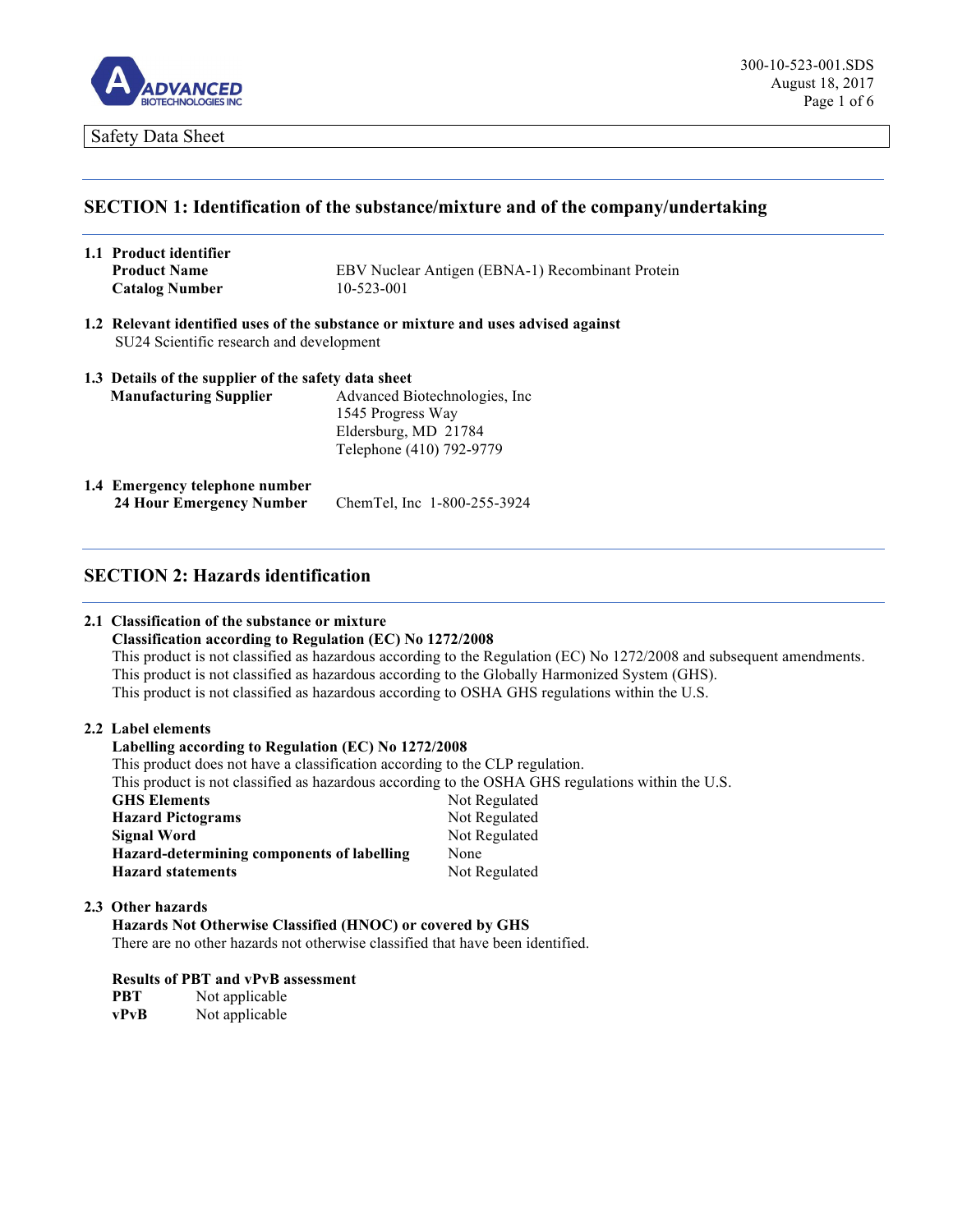

# **SECTION 3: Composition/information on ingredients**

#### **3.2 Mixtures**

Description: Mixture consisting of the following chemicals with Epstein-Barr Virus Nuclear Antigen-1 (EBNA-1).

|                                      | Components                                                                    | <b>Concentration/Amount</b> |
|--------------------------------------|-------------------------------------------------------------------------------|-----------------------------|
| $CAS: 7365-45-9$<br>EC No: 230-907-9 | <b>HEPES</b>                                                                  | $50 \text{ mM}$             |
|                                      | Synonym: 4-(2-hydroxyethyl)piperazin-1-ylethanesulphonic acid                 |                             |
| $CAS: 57-13-6$                       | Urea                                                                          | 6 M                         |
| EC No: 200-315-5                     |                                                                               |                             |
| $CAS: 6381-92-6$                     | Ethylenediaminetetraacetic acid disodium salt dehydrate, (EDTA)               | l mM                        |
| EC No: $613-386-6$                   | Synonym: 2-[2-[bis(carboxymethyl)amino]ethyl-(carboxymethyl)amino]acetic acid |                             |
|                                      | Epstein-Barr Virus Nuclear Antigen-1 (EBNA-1)                                 |                             |

# **SECTION 4: First aid measures**

#### **4.1 Description of first aid measures**

| Supply fresh air; consult doctor in case of complaints.                         |
|---------------------------------------------------------------------------------|
| Immediately wash with water and soap and rinse thoroughly.                      |
| Rinse immediately with plenty of water and seek medical advice.                 |
| If swallowed, seek medical advice immediately and show the container/label/SDS. |
|                                                                                 |

#### **4.2 Most important symptoms and effects, both acute and delayed** No further relevant information available.

**4.3 Indication of any immediate medical attention and special treatment needed** No further relevant information available.

# **SECTION 5: Firefighting measures**

#### **5.1 Extinguishing media**

Use fire extinguishing methods suitable to surrounding conditions.

# **5.2 Special hazards arising from the substance or mixture**

No further relevant information available.

### **5.3 Advice for firefighters**

Protective equipment: No special measures required.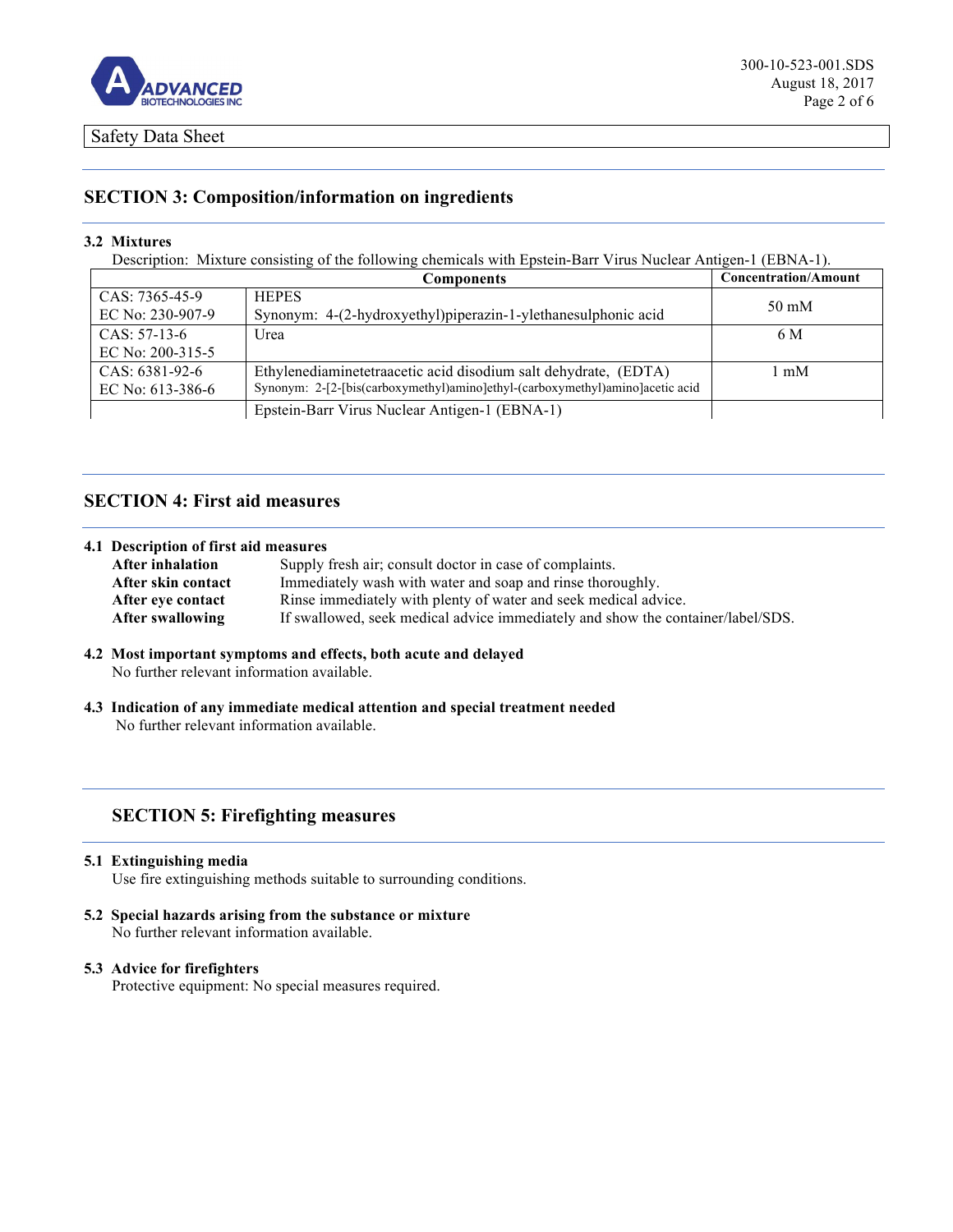

### **SECTION 6: Accidental release measures**

```
6.1 Personal precautions, protective equipment and emergency procedures
To minimize contact, wear a laboratory coat and protective glasses.
```
### **6.2 Environmental precautions**

Disinfect material before disposal.

**6.3 Methods and material for containment and cleaning up** Take up with absorbent material. Disinfect area with 3% hydrogen peroxide followed by 70% isopropyl alcohol.

#### **6.4 Reference to other sections**

See Section 7 for Safe Handling. See Section 8 for Exposure Controls. See Section 13 for Disposal.

### **SECTION 7: Handling and storage**

#### **7.1 Precautions for safe handling**

This product should be handled in accordance with Good Laboratory Practices and any applicable local guidelines. Wear appropriate protective equipment (see Section 8). Practice good work hygiene. Only use in a well-ventilated area.

# **7.2 Conditions for safe storage, including any incompatibilities**

Storage temperature  $\leq$  -70°C in well-sealed receptacle.

#### **7.3 Specific end use(s)**

No further relevant information available.

# **SECTION 8: Exposure controls/personal protection**

#### **8.1 Control parameters**

**Ingredients with limit values that require monitoring at the workplace**  The product does not contain any relevant quantities of materials with critical values that have to be monitored at the workplace.

#### **8.2 Exposure controls**

| Personal protective equipment        |                                                                                                                                                      |  |
|--------------------------------------|------------------------------------------------------------------------------------------------------------------------------------------------------|--|
| General protective/hygienic measures | The usual precautionary measures are to be adhered to when handling                                                                                  |  |
|                                      | chemicals and biological material.                                                                                                                   |  |
| Ventilation                          | Work in a biological safety cabinet to reduce the possibility of exposure.                                                                           |  |
| <b>Respiratory protection</b>        | Use a properly fitted, air-purifying or air-fed respirator complying with an<br>approved standard, if a risk assessment indicates this is necessary. |  |
| <b>Protection of hands</b>           | Protective gloves (i.e. nitrile or equivalent).                                                                                                      |  |
| Eye protection                       | Safety glasses or safety goggles, as appropriate.                                                                                                    |  |
| <b>Body protection</b>               | Protective work clothing and laboratory coats.                                                                                                       |  |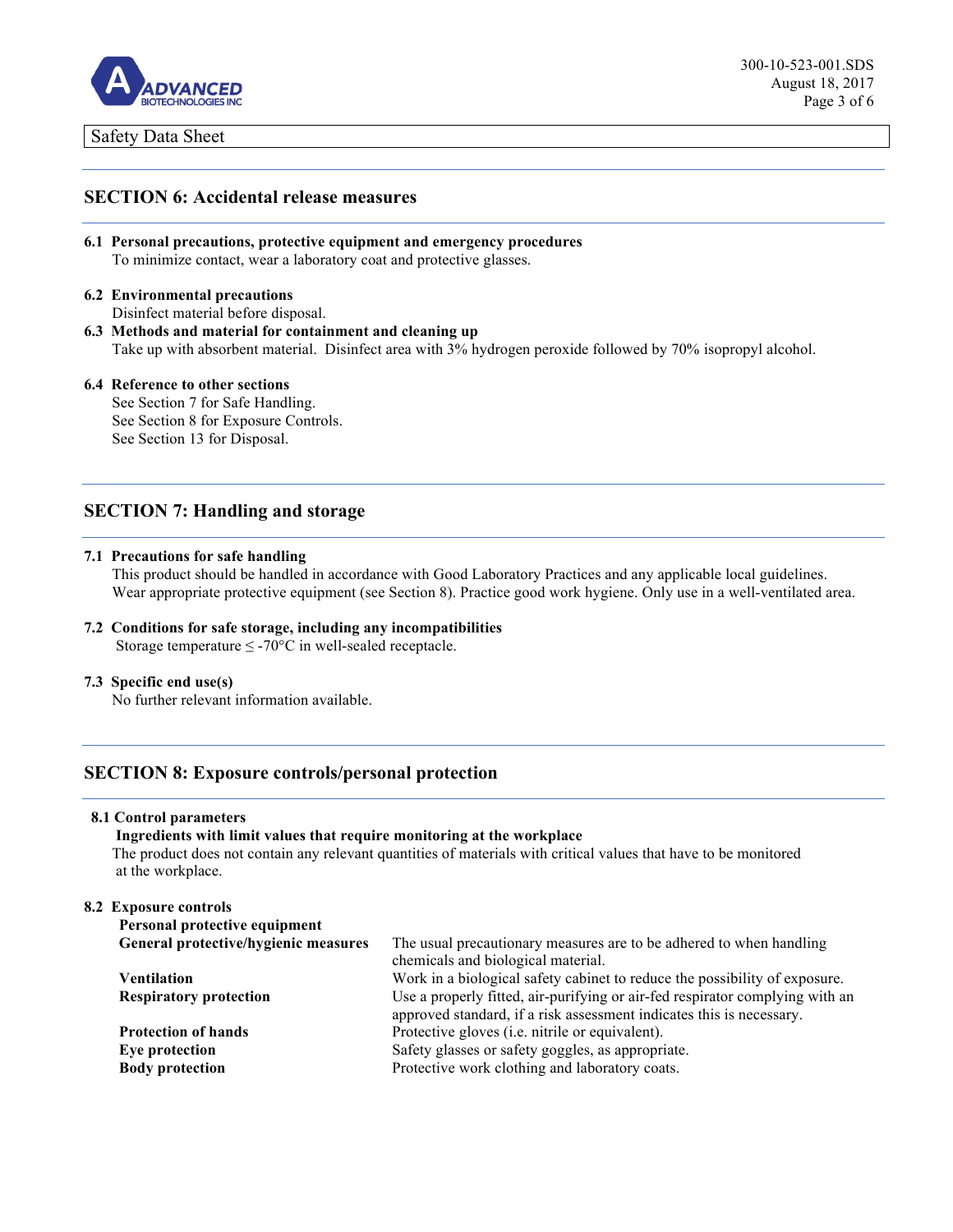

300-10-523-001.SDS August 18, 2017 Page 4 of 6

# **SECTION 9: Physical and chemical properties**

| 9.1 Information on basic physical and chemical properties |                                               |
|-----------------------------------------------------------|-----------------------------------------------|
| <b>General Information</b>                                |                                               |
| Appearance                                                | Form: Liquid                                  |
|                                                           | Color: Clear                                  |
| Odor                                                      | Odorless                                      |
| <b>Odor Threshold</b>                                     | Does not apply, as substance is odorless.     |
| pН                                                        | 7.5                                           |
| Change in condition                                       | Melting point/Melting range: Not determined   |
|                                                           | Boiling point/Boiling range: Not determined   |
| <b>Flash point</b>                                        | Not applicable                                |
| <b>Evaporation rate</b>                                   | Not determined                                |
| <b>Flammability (solid, gaseous)</b>                      | Does not apply, substance is a liquid.        |
| <b>Auto/Self-ignition temperature</b>                     | Not determined                                |
| <b>Decomposition temperature</b>                          | Not determined                                |
| <b>Self-igniting</b>                                      | Product is not self-igniting.                 |
| Danger of explosion                                       | Product does not present an explosion hazard. |
| Vapor pressure/density                                    | Not determined                                |
| <b>Density</b>                                            | Not determined                                |
| <b>Viscosity</b>                                          | Not determined                                |
| Solubility in/Miscibility with Water                      | Soluble                                       |

### **9.2 Other information**

No further relevant information available.

# **SECTION 10: Stability and reactivity**

| 10.1 Reactivity                         | No further relevant information available. |
|-----------------------------------------|--------------------------------------------|
| 10.2 Chemical stability                 | No further relevant information available. |
| 10.3 Possibility of hazardous reactions | No dangerous reactions known.              |
| 10.4 Conditions to avoid                | No further relevant information available. |
| 10.5 Incompatible materials             | No further relevant information available. |
| 10.6 Hazardous decomposition products   | No further relevant information available. |

# **SECTION 11: Toxicological information**

| 11.1 Information on toxicological effects                                 |                                                                                                                     |
|---------------------------------------------------------------------------|---------------------------------------------------------------------------------------------------------------------|
| <b>Acute toxicity</b>                                                     | Based on available data, the classification criteria are not met.                                                   |
|                                                                           | LD/LC50 values relevant for classification $>$ 5000 mg/kg oral/dermal and $>$ 100 mg/L inhalation; 4-hour exposure. |
| Primary irritant effect                                                   |                                                                                                                     |
| <b>Skin corrosion/irritation</b>                                          | Based on available data, the classification criteria are not met.                                                   |
| Serious eye damage/irritation                                             | Based on available data, the classification criteria are not met.                                                   |
| <b>Respiratory or skin sensitization</b>                                  | Based on available data, the classification criteria are not met.                                                   |
| CMR effects (carcinogenicity, mutagenicity and toxicity for reproduction) |                                                                                                                     |
| <b>Germ cell mutagenicity</b>                                             | Based on available data, the classification criteria are not met.                                                   |
| Carcinogenicity                                                           | Based on available data, the classification criteria are not met.                                                   |
| <b>Reproductive toxicity</b>                                              | Based on available data, the classification criteria are not met.                                                   |
| <b>STOT-single exposure</b>                                               | Based on available data, the classification criteria are not met.                                                   |
| <b>STOT-repeated exposure</b>                                             | Based on available data, the classification criteria are not met.                                                   |
| <b>Aspiration hazard</b>                                                  | Based on available data, the classification criteria are not met.                                                   |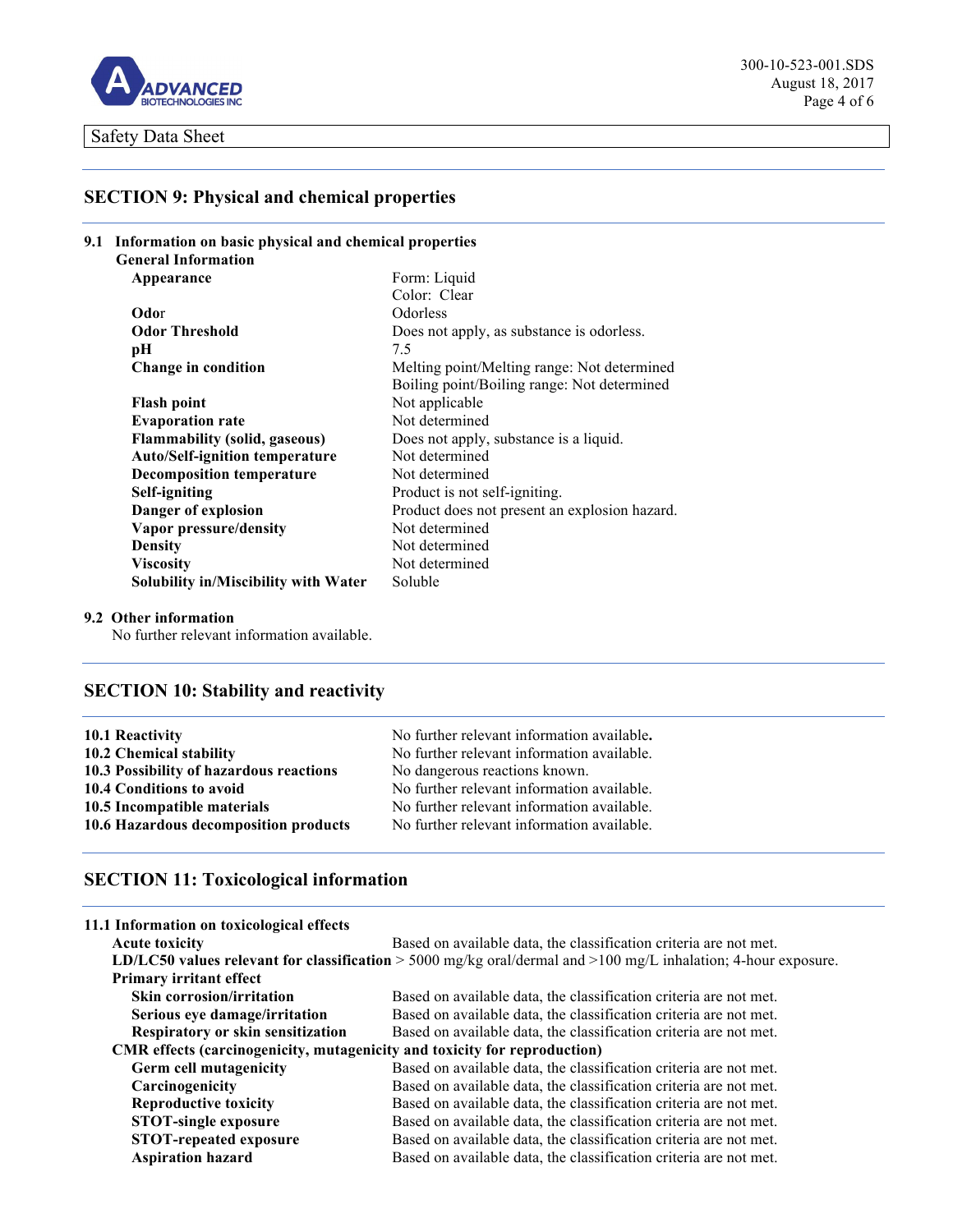

# **SECTION 12: Ecological information**

| 12.1 Toxicity                           |                                                                                                 |
|-----------------------------------------|-------------------------------------------------------------------------------------------------|
| <b>Aquatic toxicity</b>                 | No further relevant information available.                                                      |
| 12.2 Persistence and degradability      | No further relevant information available.                                                      |
| 12.3 Bioaccumulative potential          | No further relevant information available.                                                      |
| 12.4 Mobility in soil                   | No further relevant information available.                                                      |
| <b>Other Information</b>                | The ecological effects have not been thoroughly investigated, but none have<br>been identified. |
| <b>General notes</b>                    | Avoid release to the environment.                                                               |
| 12.5 Results of PBT and vPvB assessment |                                                                                                 |
| <b>PRT</b>                              | None of the substances present are considered PBT.                                              |
| vPvB                                    | None of the substances present are considered vPvB.                                             |
| 12.6 Other adverse effects              | No further relevant information available.                                                      |

# **SECTION 13: Disposal considerations**

|                | 13.1 Waste treatment methods                                       |                                                                                                                                                                                                                                                                                  |
|----------------|--------------------------------------------------------------------|----------------------------------------------------------------------------------------------------------------------------------------------------------------------------------------------------------------------------------------------------------------------------------|
| Recommendation |                                                                    | The user of this product has the responsibility to dispose of unused material,<br>residues and containers in compliance with all relevant local, state, and federal<br>laws and regulations regarding treatment, storage, and disposal for hazardous<br>and nonhazardous wastes. |
|                | Uncleaned packaging recommendation<br>Recommended cleansing agents | Disposal must be made according to official regulations.<br>Disinfection with 3% hydrogen peroxide followed by 70% isopropyl alcohol.                                                                                                                                            |

# **SECTION 14: Transport information**

| 14.1 UN number                                                          |                                         |
|-------------------------------------------------------------------------|-----------------------------------------|
| DOT, ADR, IMDG, IATA                                                    | Not Regulated                           |
| 14.2 UN proper shipping name                                            |                                         |
| DOT, ADR, IMDG, IATA                                                    | Not Regulated                           |
| 14.3 Transport hazard class(es)                                         |                                         |
| DOT, ADR, IMDG, IATA Class                                              | Not Regulated                           |
| 14.4 Packing group                                                      |                                         |
| DOT, ADR, IMDG, IATA                                                    | Not Regulated                           |
| 14.5 Environmental hazards                                              |                                         |
| <b>Marine Pollutant</b>                                                 | Mixture Not Classified Marine Pollutant |
| 14.6 Special precautions for user                                       | Not Applicable                          |
| 14.7 Transport in bulk according to Annex II of Marpol and the IBC Code | Not Applicable                          |